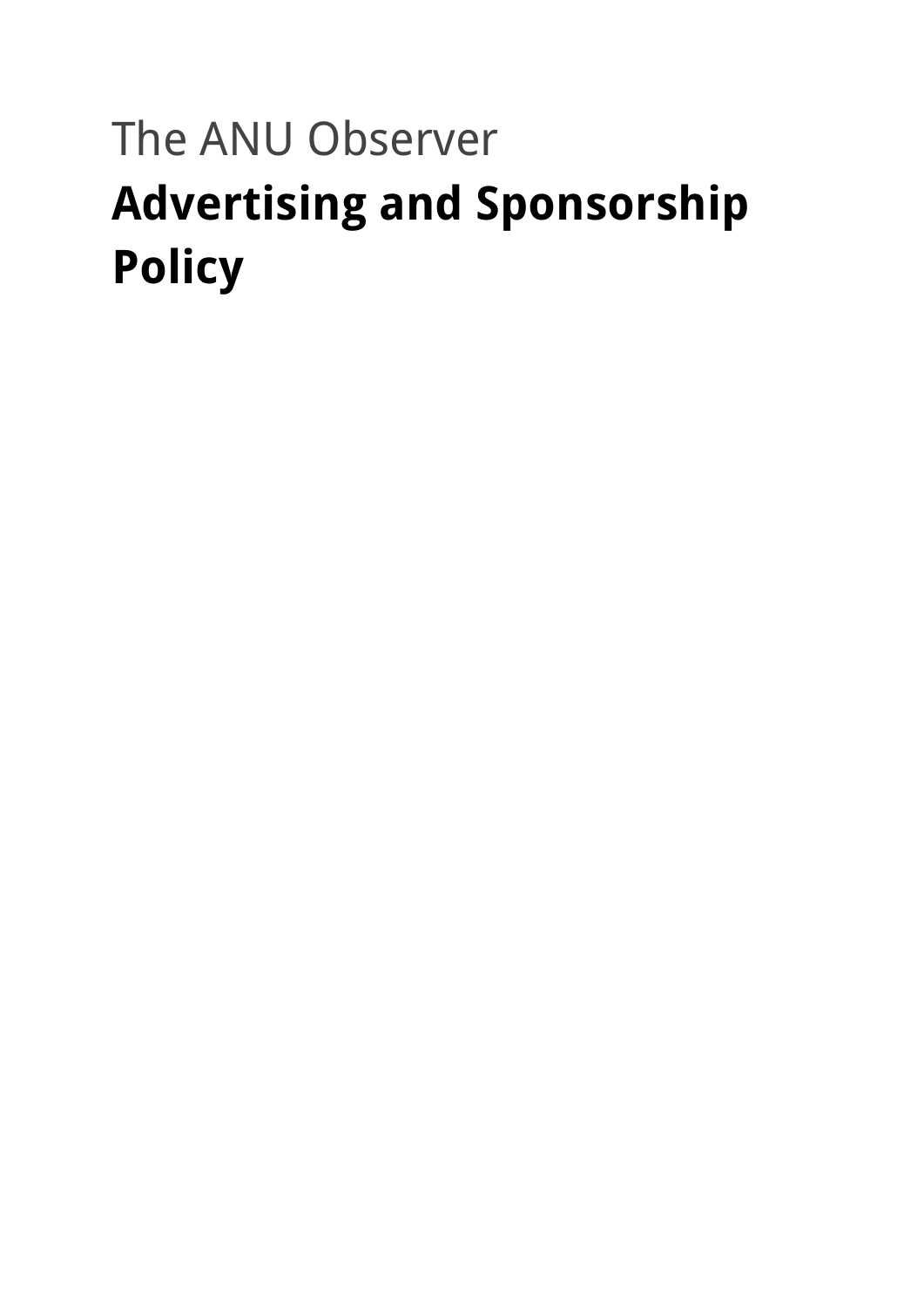## **1. Introduction**

- 1.1. This policy is subject to the Constitution of The ANU Observer. In the case of any inconsistencies between this policy and the Constitution of the ANU Observer, the clause(s) in question are considered void to the extent of that inconsistency.
- 1.2. This policy is binding on all officers.

#### **2. Definition of Advertising**

- 2.1. Where funds are exchanged in consideration for digital or other forms of promotion.
- 2.2. Promotions are defined as the Council and Editorial Board see fit.

#### **3. Process for approving advertising**

- 3.1. The Treasurer and the relevant Digital Editor shall propose advertising strategies and content for Council approval.
	- 3.1.1. This includes both general strategic direction and specific proposed advertisements and sponsorships.
- 3.2. The Council shall make determinations from time to time as to these strategies and content.
- 3.3. The Editorial Board and Digital Editors shall each have a veto power over any advertising implemented by council.

### **4. Contracts with Advertisers**

- 4.1. Observer shall require advertisers to sign into contract terms which shall execute the provisions in this policy.
- 4.2. The Treasurer shall prepare and keep a standard form in line with the above section for the purposes of advertising contracts.
- 4.3. Contracts may be amended for the purposes of individual transaction but not such that they are inconsistent with any provisions of this policy.

## **5. Independance from Editorial Decision-making**

- 5.1. The decision to enter into advertising for any entity will be made independently of editorial decision making.
- 5.2. Observer shall not alter editorial decisions to protect advertising revenue.
- 5.3. Observer shall not commit to any editorial positions or practices in any advertising contract.

## **6. Independance from Digital Content Decision-making**